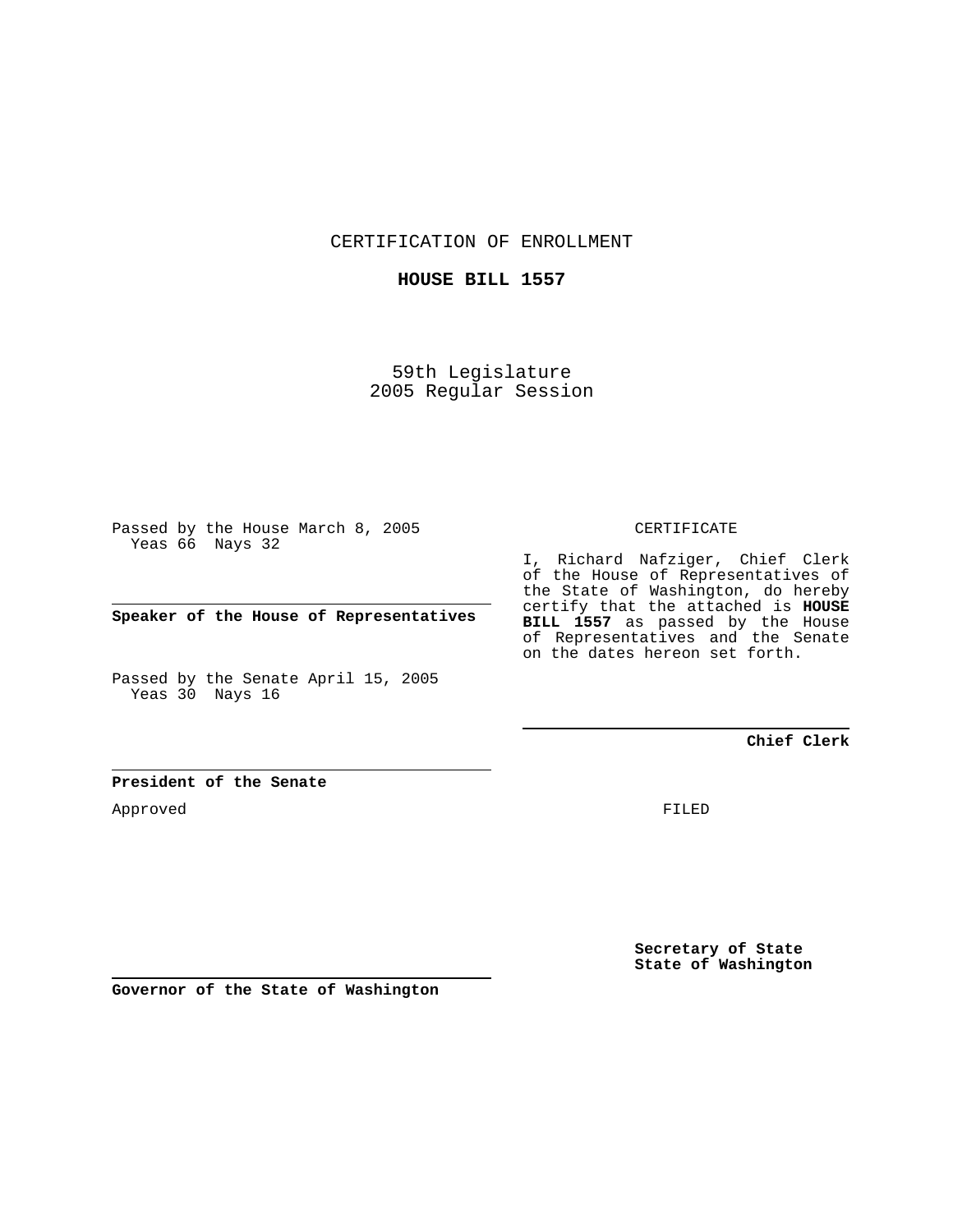# **HOUSE BILL 1557** \_\_\_\_\_\_\_\_\_\_\_\_\_\_\_\_\_\_\_\_\_\_\_\_\_\_\_\_\_\_\_\_\_\_\_\_\_\_\_\_\_\_\_\_\_

\_\_\_\_\_\_\_\_\_\_\_\_\_\_\_\_\_\_\_\_\_\_\_\_\_\_\_\_\_\_\_\_\_\_\_\_\_\_\_\_\_\_\_\_\_

Passed Legislature - 2005 Regular Session

**State of Washington 59th Legislature 2005 Regular Session**

**By** Representatives Conway, Ericks, Kessler, Campbell, Blake, Simpson, Ormsby, Morrell, Chase, P. Sullivan and Kenney

Read first time 01/27/2005. Referred to Committee on Commerce & Labor.

 AN ACT Relating to expanding membership of the electrical board by appointment of one outside line worker; amending RCW 19.28.311; and creating a new section.

BE IT ENACTED BY THE LEGISLATURE OF THE STATE OF WASHINGTON:

 **Sec. 1.** RCW 19.28.311 and 2000 c 238 s 3 are each amended to read as follows:

 There is hereby created an electrical board, consisting of 8 ((fourteen)) fifteen members to be appointed by the governor with the advice of the director of labor and industries as herein provided. It shall be the purpose and function of the board to advise the director on all matters pertaining to the enforcement of this chapter including, but not limited to standards of electrical and telecommunications installation, minimum inspection procedures, and the adoption of rules pertaining to the electrical inspection division: PROVIDED, HOWEVER, That no rules shall be amended or repealed until the electrical board has first had an opportunity to consider any proposed amendments or repeals and had an opportunity to make recommendations to the director relative thereto. The members of the electrical board shall be selected and appointed as follows: One member shall be an employee or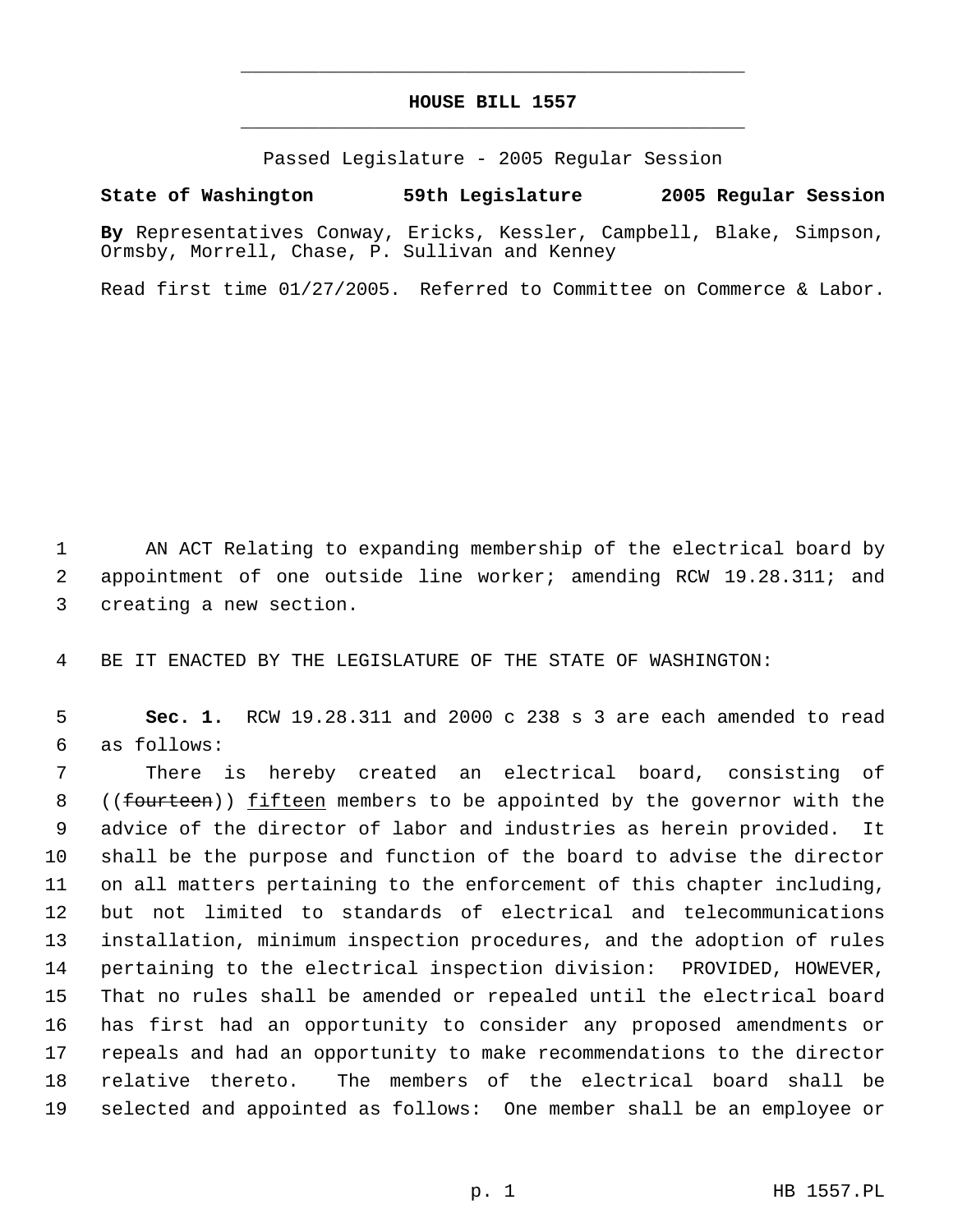officer of a corporation or public agency generating or distributing electric power; one member must be an employee or officer of a facilities-based telecommunications service provider regulated by the Washington state utilities and transportation commission; three members shall be licensed electrical contractors: PROVIDED, That one of these members may be a representative of a trade association in the electrical industry; one member shall be a licensed telecommunications contractor; one member shall be an employee, or officer, or representative of a corporation or firm engaged in the business of manufacturing or distributing electrical and telecommunications materials, equipment, or devices; one member shall be a person with knowledge of the electrical industry, not related to the electrical industry, to represent the public; three members shall be certified electricians; one member shall be a telecommunications worker; one member shall be a licensed professional electrical engineer qualified to do business in the state of Washington and designated as a 17 registered communications distribution designer; one member shall be an 18 outside line worker; and one nonvoting member must be a building official from an incorporated city or town with an electrical inspection program established under RCW 19.28.141. The regular term of each member shall be four years: PROVIDED, HOWEVER, The original board shall be appointed on June 9, 1988, for the following terms: The first term of the member representing a corporation or public agency generating or distributing electric power shall serve four years; two members representing licensed electrical contractors shall serve three years; the member representing a manufacturer or distributor of electrical equipment or devices shall serve three years; the member representing the public and one member representing licensed electrical contractors shall serve two years; the three members selected as certified electricians shall serve for terms of one, two, and three years, respectively; the member selected as the licensed professional electrical engineer shall serve for one year. In appointing the original board, the governor shall give due consideration to the value of continuity in membership from predecessor boards. Thereafter, the governor shall appoint or reappoint board members for terms of four years and to fill vacancies created by the completion of the terms of the original members. When new positions are created, the governor may appoint the initial members to the new positions to staggered terms of